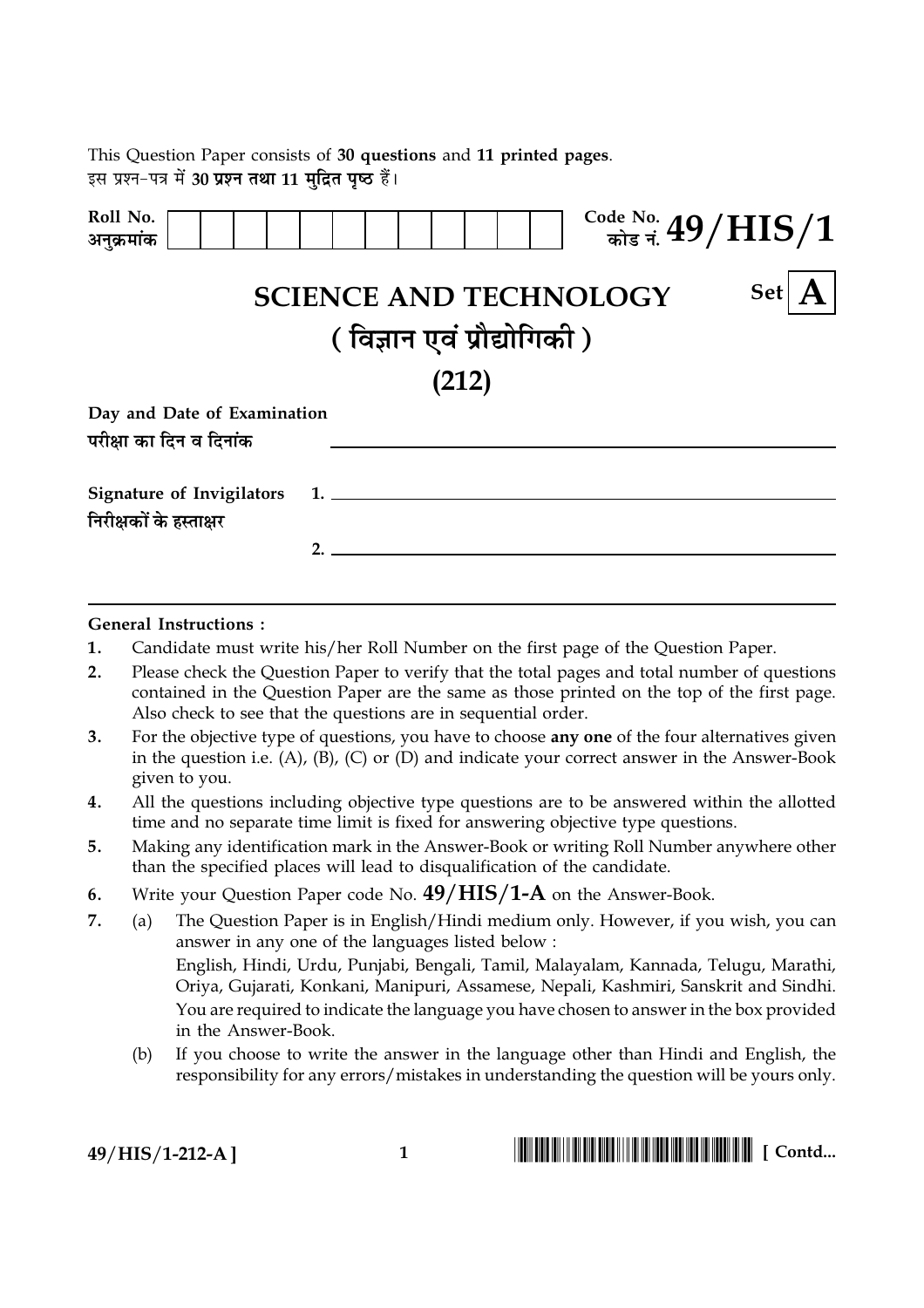## सामान्य अनुदेश:

- परीक्षार्थी प्रश्नपत्र के पहले पष्ठ पर अपना अनक्रमांक अवश्य लिखें।  $\mathbf{1}$ .
- कृपया प्रश्नपत्र को जाँच लें कि प्रश्नपत्र के कुल पृष्ठों तथा प्रश्नों की उतनी ही संख्या है जितनी प्रथम पृष्ठ के सबसे  $2.$ ऊपर छपी है। इस बात की जाँच भी कर लें कि प्रश्न क्रमिक रूप में हैं।
- वस्तुनिष्ठ प्रश्नों में आपको चार विकल्पों (A), (B), (C) तथा (D) में से **कोई एक** उत्तर चुनना है तथा दी गई  $\overline{3}$ . उत्तर-पुस्तिका में आप सही उत्तर लिखिए।
- वस्तनिष्ठ प्रश्नों के साथ-साथ सभी प्रश्नों के उत्तर निर्धारित अवधि केभीतर ही देने हैं। वस्तनिष्ठ प्रश्नों के लिए अलग  $\overline{\mathbf{4}}$ से समय नहीं दिया जाएगा।
- उत्तर-पुस्तिका में पहचान-चिह्न बनाने अथवा निर्दिष्ट स्थानों के अतिरिक्त कहीं भी अनुक्रमांक लिखने पर परीक्षार्थी 5. को अयोग्य तहराया जायेगा।
- अपनी उत्तर-पुस्तिका पर प्रश्नपत्र की कोड संख्या 49/HIS/1-A लिखें। 6.
- (क) प्रश्नपत्र केवल हिंदी/अंग्रेजी में है। फिर भी, यदि आप चाहें तो नीचे दी गई किसी एक भाषा में उत्तर दे सकते  $\overline{7}$ हैं:

अंग्रेजी, हिंदी, उर्दू, पंजाबी, बँगला, तमिल, मलयालम, कन्नड़, तेलुगु, मराठी, उड़िया, गुजराती, कोंकणी, मणिपुरी, असमिया, नेपाली, कश्मीरी, संस्कृत और सिंधी।

कृपया उत्तर-पुस्तिका में दिए गए बॉक्स में लिखें कि आप किस भाषा में उत्तर लिख रहे हैं।

(ख) यदि आप हिंदी एवं अंग्रेजी के अतिरिक्त किसी अन्य भाषा में उत्तर लिखते हैं तो प्रश्न को समझने में होने वाली त्रटियों/गलतियों की जिम्मेदारी के वल आपकी होगी।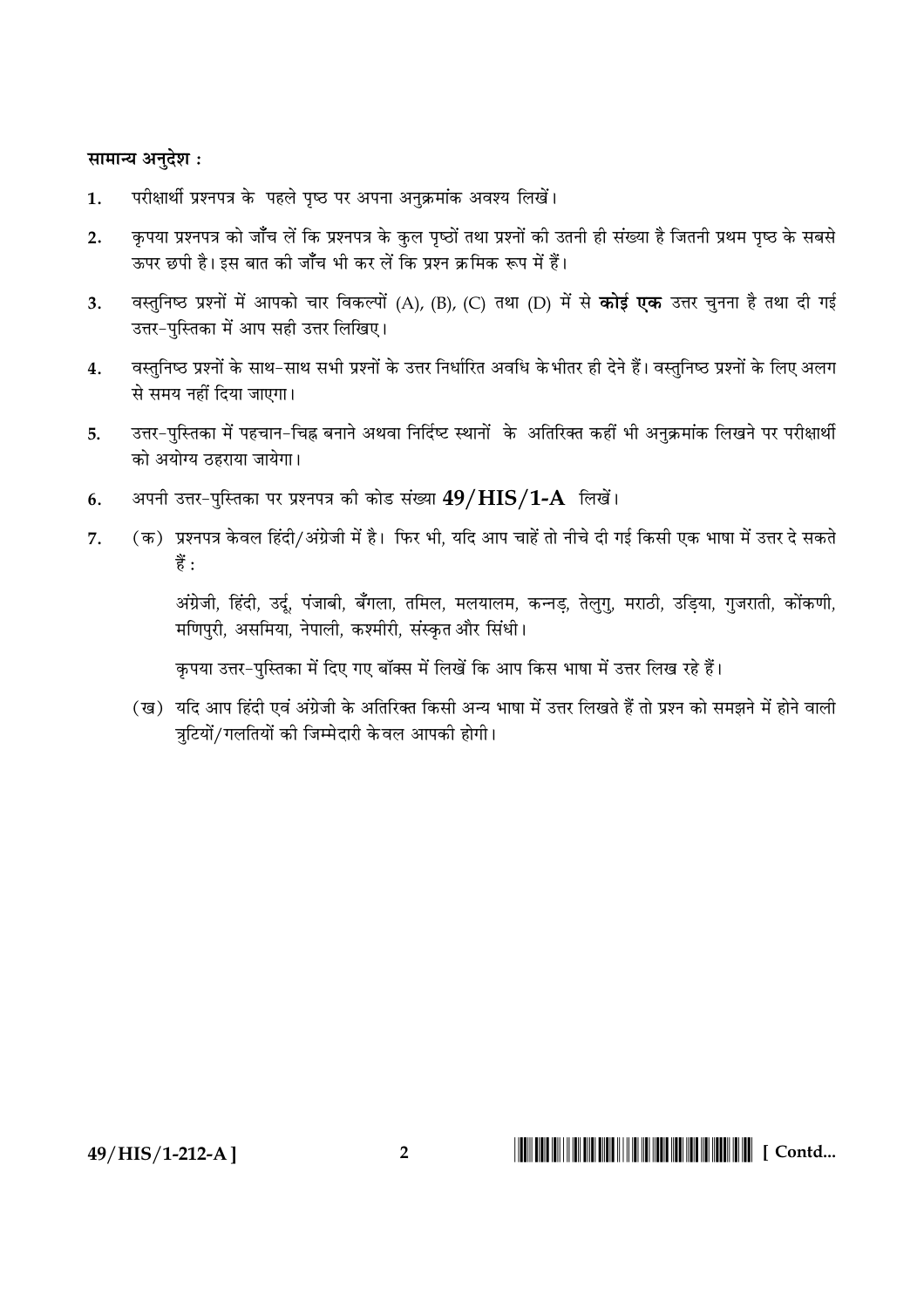## **SCIENCE AND TECHNOLOGY** (विज्ञान एवं प्रौद्योगिकी)

## $(212)$

| Time : $2\frac{1}{2}$ Hours ]<br>समय : 2 $\frac{1}{2}$ घण्टे ]                                     |                                                                                                                                                                                                            |            |                                                |     | [ Maximum Marks : 85                                                                                                                                                            |   |  |  |  |
|----------------------------------------------------------------------------------------------------|------------------------------------------------------------------------------------------------------------------------------------------------------------------------------------------------------------|------------|------------------------------------------------|-----|---------------------------------------------------------------------------------------------------------------------------------------------------------------------------------|---|--|--|--|
|                                                                                                    |                                                                                                                                                                                                            |            |                                                |     | [पूर्णांक : 85                                                                                                                                                                  |   |  |  |  |
| Note:<br>(1)<br>All questions are compulsory.<br>(2)<br>Marks are indicated against each question. |                                                                                                                                                                                                            |            |                                                |     |                                                                                                                                                                                 |   |  |  |  |
| निर्देश :                                                                                          |                                                                                                                                                                                                            | (1)        | सभी प्रश्न अनिवार्य हैं।                       |     |                                                                                                                                                                                 |   |  |  |  |
|                                                                                                    |                                                                                                                                                                                                            | (2)        | प्रत्येक प्रश्न के अंक उसके सामने दिए गये हैं। |     |                                                                                                                                                                                 |   |  |  |  |
| 1.                                                                                                 | An element 'X' reacts with oxygen to form oxide. This oxide dissolves in water to form<br>a solution which turns blue litmus red. This oxide also reacts with NaOH to form salt.<br>The element $'X'$ is : |            |                                                |     |                                                                                                                                                                                 | 1 |  |  |  |
|                                                                                                    | (A)                                                                                                                                                                                                        | Carbon     |                                                | (B) | Sodium                                                                                                                                                                          |   |  |  |  |
|                                                                                                    | (C)                                                                                                                                                                                                        | Calcium    |                                                | (D) | Magnesium                                                                                                                                                                       |   |  |  |  |
|                                                                                                    |                                                                                                                                                                                                            |            | बनाता है। तत्व $'X'$ है :                      |     | एक तत्व 'X' ऑक्सीजन के साथ क्रिया करके एक ऑक्साइड बनाता है। यह ऑक्साइड पानी में घुलकर<br>विलयन बनाता है जो नीले लिटमस को लाल कर देता है। वह ऑक्साइड NaOH के साथ क्रिया करके लवण |   |  |  |  |
|                                                                                                    |                                                                                                                                                                                                            | (A) कार्बन |                                                | (B) | सोडियम                                                                                                                                                                          |   |  |  |  |
|                                                                                                    | (C)                                                                                                                                                                                                        | कैल्शियम   |                                                | (D) | मैग्नीशियम                                                                                                                                                                      |   |  |  |  |
| 2.                                                                                                 | Which of the following is <b>not</b> the characteristic of 'Xerophytes'?                                                                                                                                   |            |                                                |     |                                                                                                                                                                                 |   |  |  |  |
|                                                                                                    | (A)                                                                                                                                                                                                        |            | Succulent leaves and stems                     | (B) | Few or no leaves                                                                                                                                                                |   |  |  |  |
|                                                                                                    | (C)                                                                                                                                                                                                        |            | Large number of stomata                        |     | (D) Deep wide spread root system                                                                                                                                                |   |  |  |  |
|                                                                                                    | निम्नलिखित में से कौन 'मरूद्भिद' का अभिलक्षण <b>नहीं</b> है?                                                                                                                                               |            |                                                |     |                                                                                                                                                                                 |   |  |  |  |
|                                                                                                    | (A)                                                                                                                                                                                                        |            | मॉंसल तने व पत्तियाँ                           | (B) | पत्तियाँ या तो कम होती हैं या नहीं होती हैं                                                                                                                                     |   |  |  |  |
|                                                                                                    | (C)                                                                                                                                                                                                        |            | बड़ी संख्या में स्टोमेटा होते हैं              | (D) | विकसित मूल-तंत्र                                                                                                                                                                |   |  |  |  |
|                                                                                                    |                                                                                                                                                                                                            |            |                                                |     |                                                                                                                                                                                 |   |  |  |  |

 $49/HIS/1-212-A$ ]

 $3 \quad \text{ }$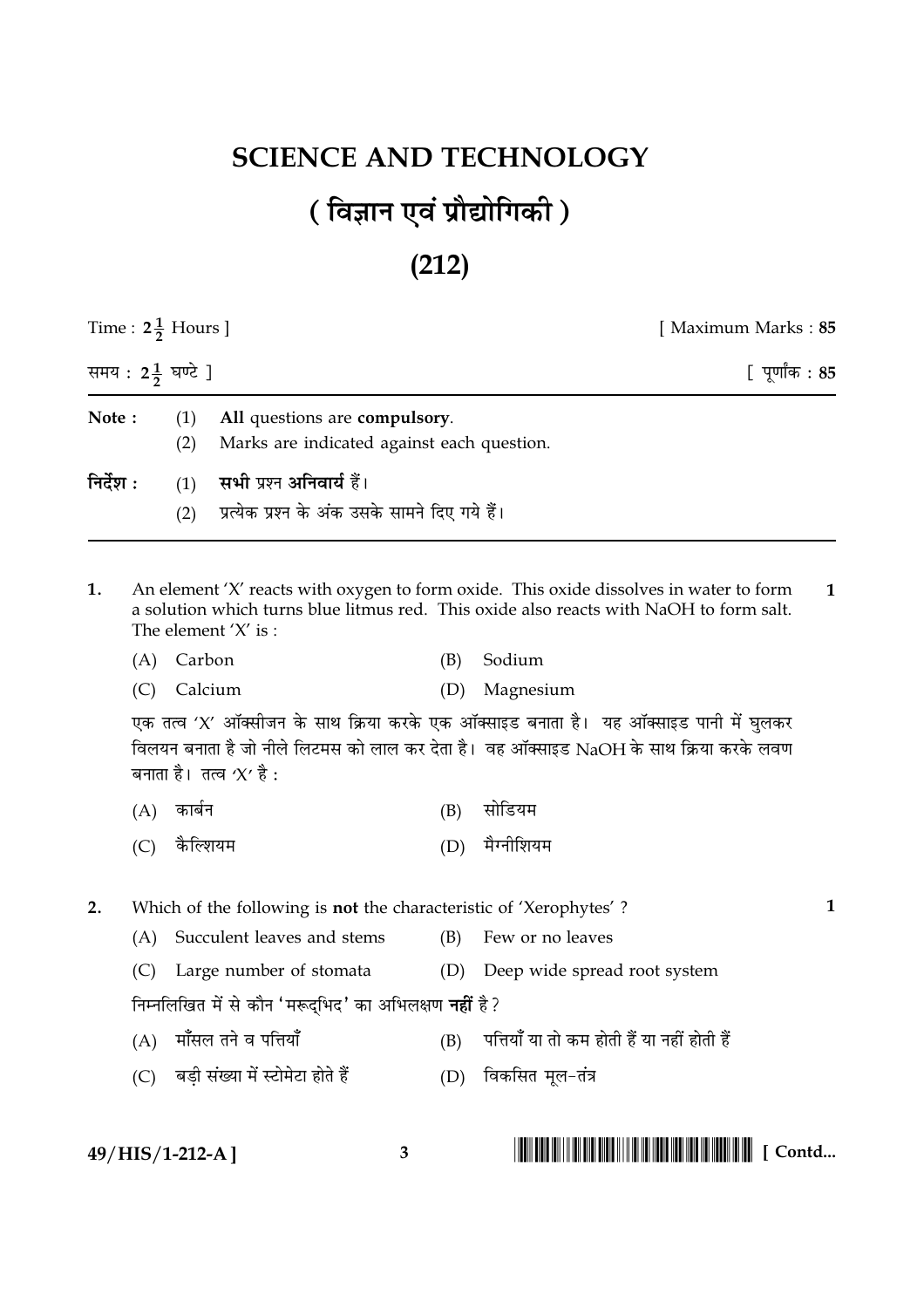$\overline{3}$ . The clouds formed in the sky are an example of :

|     | (A) Emulsion                   |     | (B) Suspension | $(C)$ Foam   | (D) Aerosol    |
|-----|--------------------------------|-----|----------------|--------------|----------------|
|     | आकाश में बने बादल उदाहरण हैं : |     |                |              |                |
| (A) | पायस का                        | (B) | निलम्बन का     | $(C)$ झाग का | (D) एयरोसोल का |

- $\overline{4}$ . When the fingers of a person accidently touch a hot metal object, he withdraws fingers  $\mathbf{1}$ instantaneously. This involuntary action of the person is controlled by :
	- (A) Cerebrum  $(B)$ Cerebellum
	- (C) Medulla oblongata (D) Spinal cord

जब किसी व्यक्ति की उंगलियाँ दुर्घटनावश एक गर्म धातु की वस्तु को छू जाएँ तब वह व्यक्ति उंगलियाँ तत्काल वापस खींच लेता है। व्यक्ति की यह अनैच्छिक क्रिया निम्नलिखित में से किसके द्वारा नियंत्रित होती है?

- (A) प्रमस्तिष्क (B) अनुमस्तिष्क
- (C) मेडुला ऑब्लांगैटा (D) मेरू-रज्जू
- 5. What will happen if two electric bulbs of 25 W and 100 W both rated at 220 V are  $\mathbf{1}$ connected to the main 220 V supply in series ?
	- (A) Electric bulb of 100 W will only glow
	- Both electric bulbs will glow with equal brightness (B)
	- Electric bulb of 100 W will glow brighter than electric bulb of 25 W  $(C)$
	- (D) Electric bulb of 25 W will glow brighter than electric bulb of 100 W

 $220$  V के लिए अनुमत एवं श्रेणी क्रम में जुडे 25 W और 100 W के दो विद्युत बल्बों को 220 V के मुख्य स्रोत से जोडने पर क्या होगा?

- $(A)$  केवल 100 W का विद्यत बल्ब प्रकाशित होगा
- दोनों विद्युत बल्ब समान चमक से प्रकाशित होंगे  $(B)$
- $25$  W के विद्युत बल्ब की अपेक्षा 100 W का विद्युत बल्ब अधिक चमक से प्रकाशित होगा  $(C)$
- (D) 100 W के विद्युत बल्ब की अपेक्षा 25 W का विद्युत बल्ब अधिक चमक से प्रकाशित होगा

49/HIS/1-212-A]

 $\overline{4}$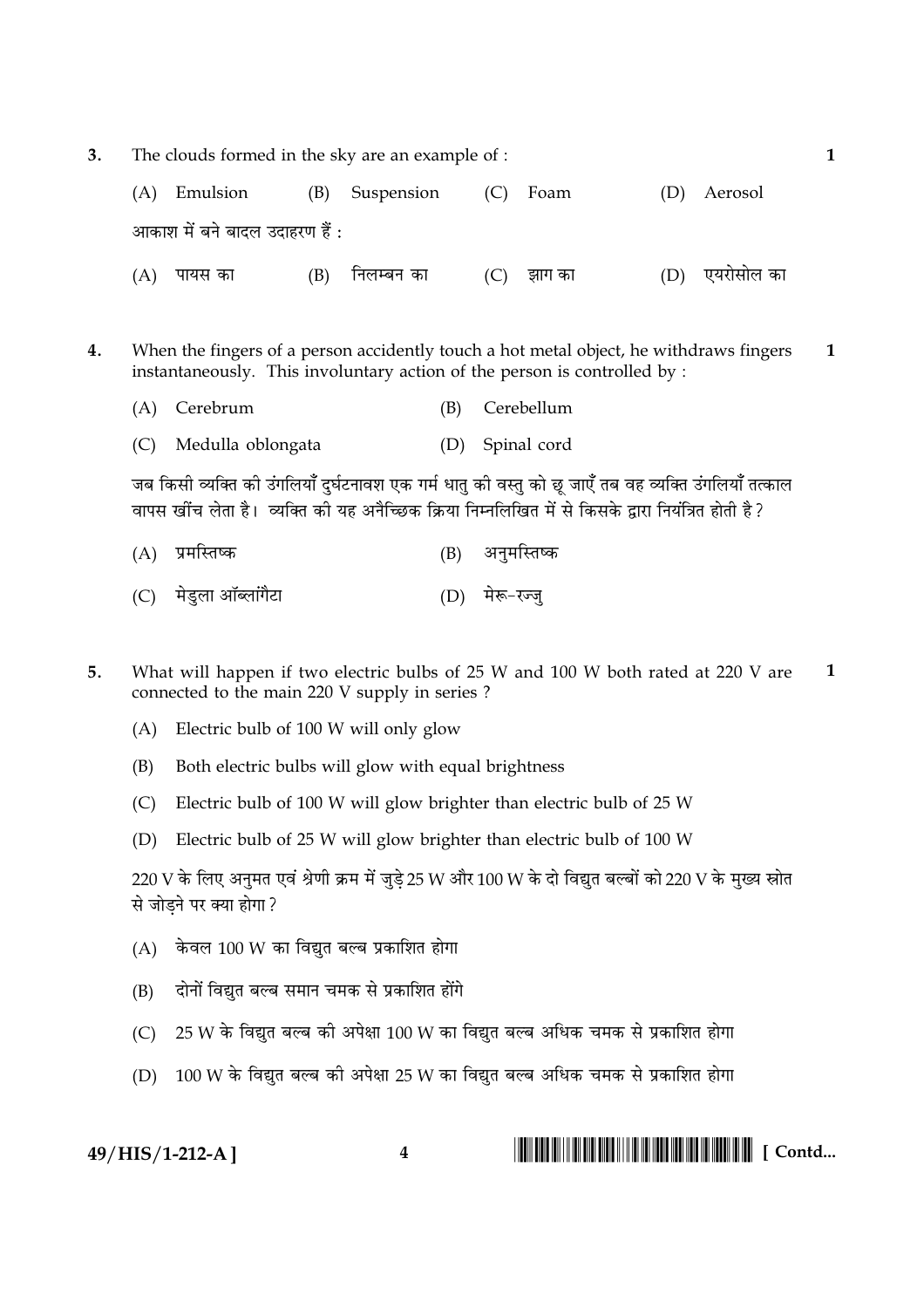6. Which of the following communicable diseases is caused by virus?

- (A) Amoebiasis Dengue fever (B) (D) Tuberculosis (C) Malaria निम्नलिखित में से कौन सा संक्रामक रोग वायरस द्वारा होता है ? (A) अमीबायसिस (B) डेंग्य ज्वर (D) तपेदिक (C) मलेरिया
- $\overline{7}$ . In water purifiers, which of the following form of carbon is used for adsorbing coloured  $\mathbf{1}$ impurities and foul odours from water?
	- (A) Graphite Coke (B)
	- (C) Activated charcoal (D) Carbon black

पानी शुद्ध करने वाले यन्त्र में पानी से रंगीन मिलावट और बुरी गंध अधिशोषण के लिए निम्नलिखित में से कार्बन का कौन सा रूप उपयोग में लाया जाता है?

- $(B)$  कोक  $(A)$  ग्रेफाइट
- (C) सक्रियित चारकोल (लकडी का कोयला) (D) कार्बन ब्लैक

Which of the following processes is **not** an exothermic reaction? 8.

- The process of digestion of food by human beings  $(A)$
- $(B)$ The rusting of iron nails
- $(C)$ The decomposition of vegetable matter into compost
- (D) Burning of natural gas

निम्नलिखित में से कौन सी प्रक्रिया ऊष्माक्षेपी अभिक्रिया **नहीं** है ?

- (A) मानव में भोजन पचाने की प्रक्रिया
- (B) लोहे की कीलों में जंग लगना
- (C) वानस्पतिक पदार्थ का अपघटन होने पर खाद बनाना
- (D) प्राकृतिक गैस का जलना

49/HIS/1-212-A]

 $\mathbf{1}$ 

 $\overline{5}$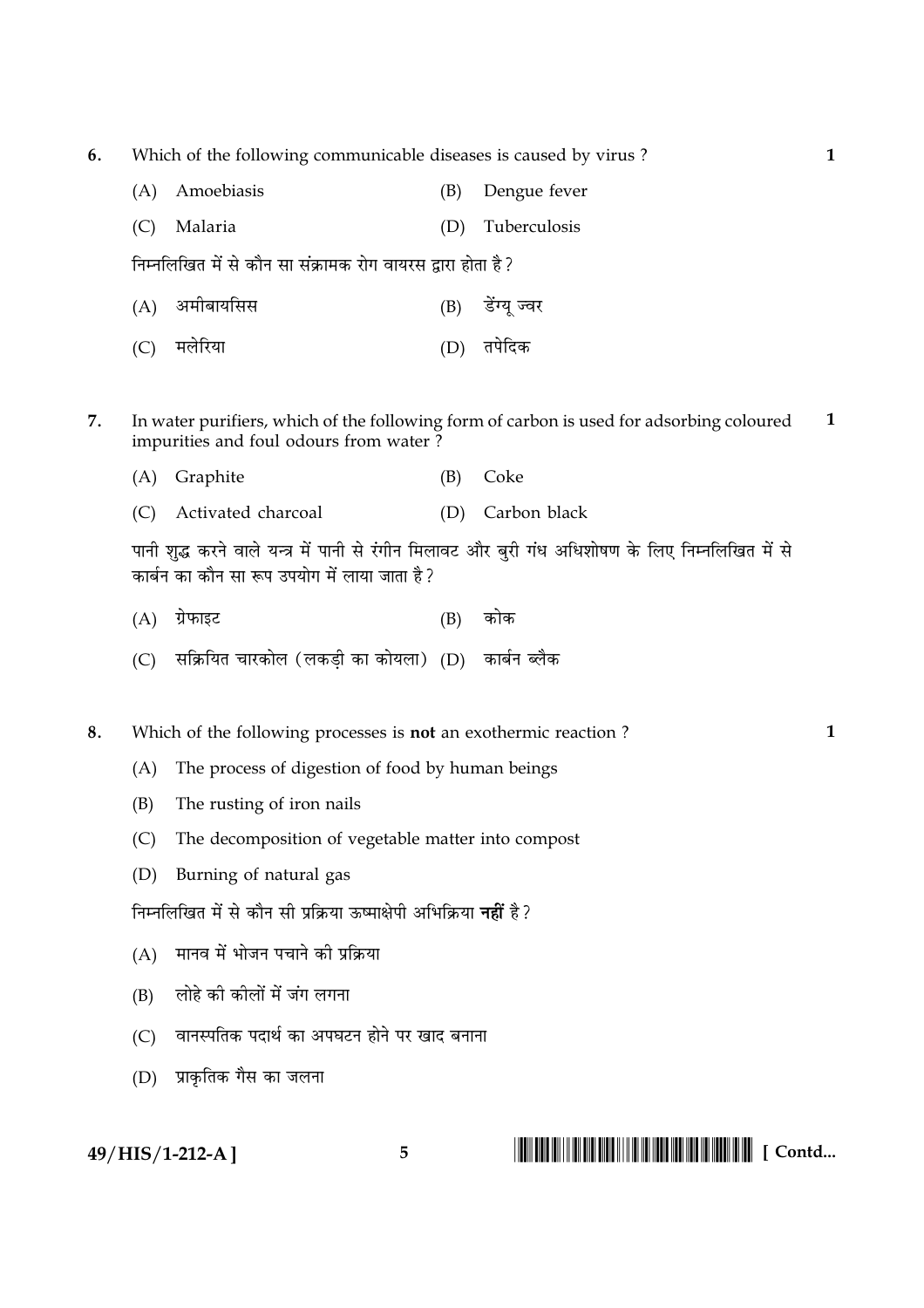$9<sub>1</sub>$ Two spring balances A and B are being pulled apart as shown in the figure given  $\mathbf{1}$ below:



The reading in balance  $B$  is  $4 N$ . The reading in balance  $A$  will be :

 $(B)$  2 N  $(A)$  zero  $(C)$  4 N  $(D)$  8 N दो कमानीदार तलाएँ A तथा B को एक दसरे के विपरीत खींचा जाता है जैसा कि नीचे दिए गए चित्र में दिखाया गया है।



कमानीदार तुला B का पाठ्यांक 4 N है। कमानीदार तुला A का पाठ्यांक होगा :

(A) शून्य  $(B)$ 2 N  $(C)$  4 N  $(D)$  8 N

- $\overline{2}$ 10. A chemical factory discharges its waste that is rich in nitrates into a water body. How does it affect the population of fishes in the water bodies ? Explain. एक रासायनिक कारखाना नाइटेट यक्त अपशिष्ट पदार्थों को जल कंड में प्रवाहित कर देता है। यह जल कंड में मछलियों की आबादी पर क्या प्रभाव डालेगा? व्याख्या कीजिए।
- 11. Why is it wrong to blame a mother only for giving birth to a female child ? Explain  $\overline{2}$ with the help of chromosomal basis of sex determination.

केवल मादा संतान उत्पन्न करने के लिए माँ को ही दोष देना क्यों गलत है ? लिंग निर्धारण के गुण सूत्री आधार की सहायता से समझाइए।

 $\overline{2}$  $12.$ State law of constant proportion. In magnesium oxide, magnesium and oxygen are present in the ratio of  $3:2$  by mass. In a chemical reaction 6 g magnesium powder was ignited in a container having 12 g of pure oxygen. After the completion of the chemical reaction, it was found that 8 g of oxygen was left unreacted. Show that these observations are in accordance with the law of constant proportions.

स्थिर अनुपात का नियम बताइये। मैग्नीशियम ऑक्साइड में मैग्नीशियम और ऑक्सीजन द्रव्यमानानसार  $3:2$  अनुपात में होते हैं। किसी रासायनिक अभिक्रिया में 6 g मैग्नीशियम को एक बर्तन, जिसमें 12 g शुद्ध ऑक्सीजन है, जलाया गया। अभिक्रिया समाप्त होने के पश्चात 8 g ऑक्सीजन अनभिकृत पायी गई। दर्शाइए कि ये प्रेक्षण स्थिर अनुपात के नियम के अनुसार हैं।

49/HIS/1-212-A]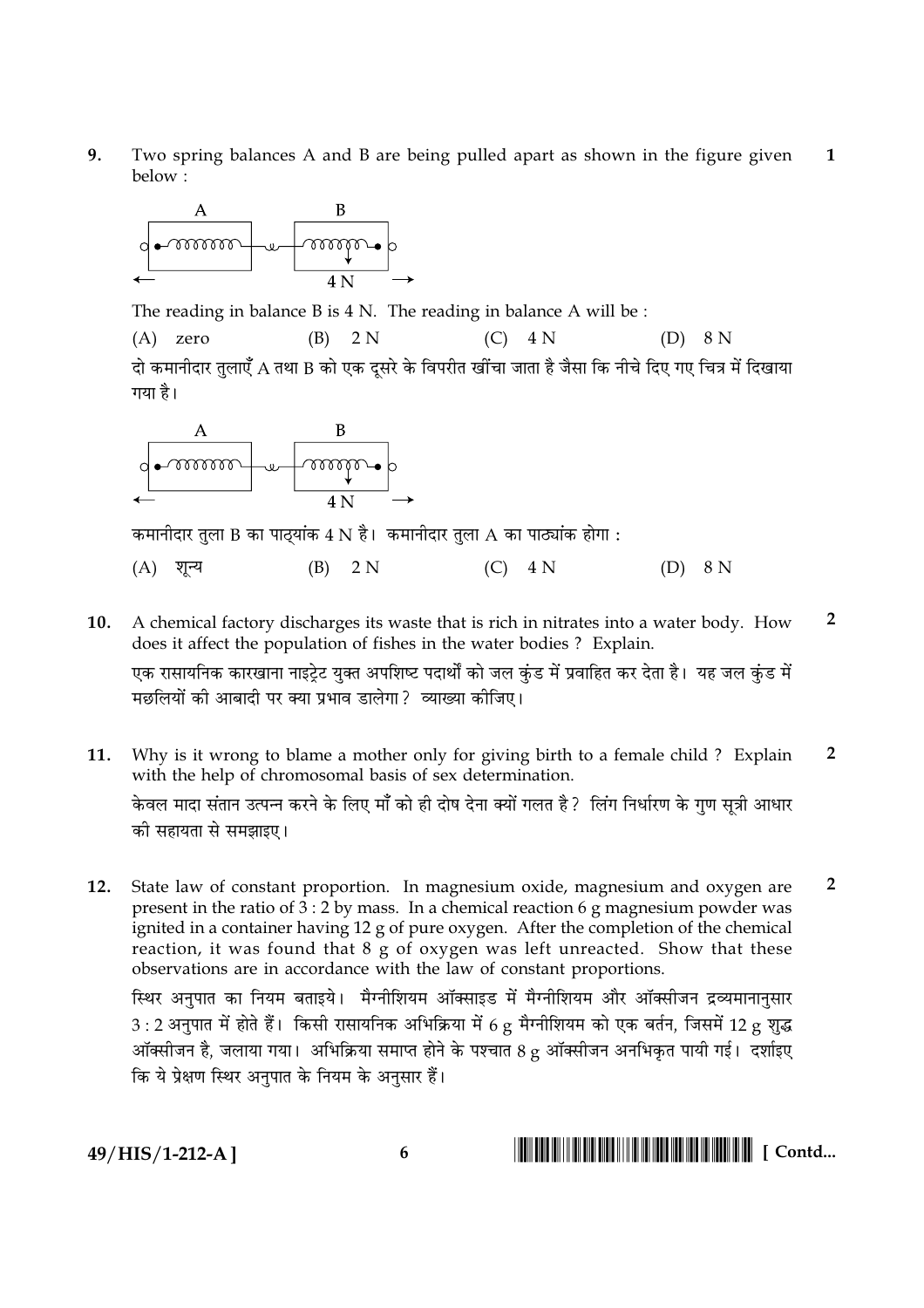On what factors does the buoyant force acting on a body immersed in a fluid depend?  $\overline{2}$  $13.$ What will happen when the buoyant force acting on a body is equal to its own weight?

तरल माध्यम में डबोए गए किसी पिण्ड पर लगने वाले उत्प्लावन बल का परिमाण किन कारकों पर निर्भर करता है ? यदि किसी पिंड पर लगने वाला उत्प्लावन बल पिंड के भार के बराबर हो तो क्या होगा ?

- $14.$ Draw symbols of the following devices used in electric circuit diagram :
- $\overline{2}$

- $(i)$ Battery (ii) A closed plug key
- (iii) Electric fuse and (iv) An electric bulb

विद्युत परिपथ में प्रयुक्त होने वाले निम्नलिखित युक्तियों के लिए प्रतीक बनाइए:

- बैटरी (ii) बंद प्लग कुंजी  $(i)$
- (iii) वैद्युत फ्यूज तथा  $(iv)$  विद्युत बल्ब
- $\overline{2}$  $15.$ Name the part of human cell which contains network of chromosomes present as chromatin. Write one function of this part.

मानव कोशिका के उस भाग का नाम बताइए जिसमें क्रोमेटिन के रूप में उपस्थित क्रोमोसोमस का नेटवर्क पाया जाता है। इस भाग का एक कार्य लिखिए।

- $16<sub>1</sub>$ What is the cause of rainbow formation during the rainy season? Which of the seven  $\overline{2}$ colours seen in rainbow has
	- maximum wavelength and (ii) minimum wavelength?  $(i)$

वर्षा ऋतु में इन्द्रधनुष बनने का क्या कारण है ? इन्द्रधनुष के सात रंगों में किस रंग का तरंगदैर्ध्य

- अधिकतम होता है, तथा (ii) न्युनतम होता है?  $(i)$
- $\boldsymbol{4}$ Differentiate between base SI units and derived SI units. Derive the SI unit of weight.  $17.$ मूल SI मात्रकों व व्युत्पन्न SI मात्रकों में अंतर कीजिए। भार का SI मात्रक व्युत्पन्न कीजिए।

**IN THE TERM AND THE TERM OF THE SET OF SECTION AND THE SET OF SECTION AND THE SET OF SECTION AND THE SET OF SECTION AND THE SET OF SECTION AND THE SET OF SECTION AND THE SET OF SECTION AND THE SET OF SECTION AND THE SET O** 49/HIS/1-212-A]  $\overline{7}$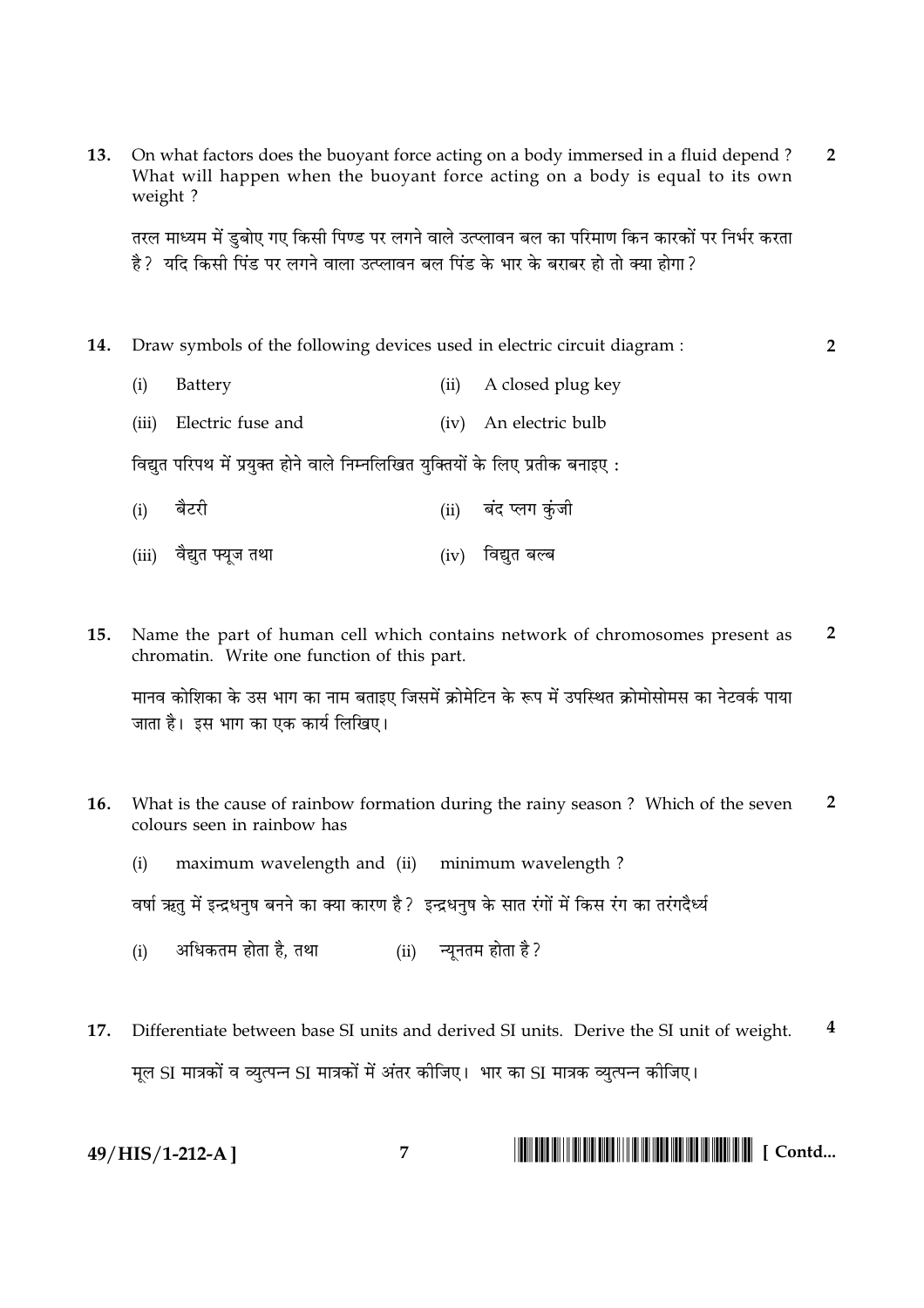Give reasons for the following: 18.

> Treaded tyres are used in a car instead of flat tyres.  $(i)$

 $(ii)$ When we shake a wet piece of cloth after washing, water droplets come out of it. निम्नलिखित के लिए कारण बताइए :

- फ्लैट टायरों की अपेक्षा कारों में खाँचेदार टायर उपयोग में लाए जाते हैं।  $(i)$
- धोने के पश्चात जब हम भीगे कपडे को झटकते हैं तो उसमें से पानी की बंदें बाहर निकलती हैं।  $(ii)$
- $\boldsymbol{4}$ 19. Draw the chemical structure of Butane and Isobutane. Justify that they are isomers. ब्युटेन और आइसोब्युटेन की रासायनिक संरचना बनाइए। दर्शाइए कि ये दोनों यौगिक समावयवी हैं।
- List the raw materials required for the manufacture of bleaching powder. Describe the  $\overline{\mathbf{4}}$ 20. method to manufacture it with the help of a labelled diagram. Write the chemical equation for the reaction involved.

ब्लीचिंग पाउडर के निर्माण में उपयोग की जाने वाली आवश्यक सामग्री (कच्चे माल) की सूची बनाइए। नामांकित चित्र की सहायता से इसकी निर्माण विधि का वर्णन कीजिए। इस विधि में होने वाली अभिक्रिया का रासायनिक समीकरण लिखिए।

4 21. Write Darwin's two major contributions with regard to evolution. What is the function of 'Natural Selection'? With which group of animals do humans share their immediate ancestors? विकास संबंधी डार्विन के दो प्रमुख योगदान लिखिए। 'प्राकृतिक वरण' का क्या कार्य है? पशुओं के किस

समह के निकटतम पर्वज मनष्य के निकटतम पर्वजों के बिरादर थे ?

- 22.  $(a)$ Can a bimetallic strip made of silver and brass be used as thermostat in heating  $\overline{\mathbf{4}}$ and cooling devices ? Give reasons for your answer. (Given  $\alpha$  for brass and silver =  $18 \times 10^{-6}$  per degree Celsius)
	- All other conditions remaining identical which will cause more severe burns steam  $(b)$ at  $100^{\circ}$ C or water at  $100^{\circ}$ C ? Give reasons for your answer.
	- गर्म व ठण्डा करने वाले उपकरणों में क्या चाँदी और पीतल की बनी द्विधात पट्टी का उपयोग तापस्थापक  $(a)$ के रूप में किया जा सकता है ? अपने उत्तर के लिए कारण बताइए।

(दिया है; पीतल और चाँदी के लिए  $\alpha$  का मान  $18 \times 10^{-6}$  °C $^{-1}$  है)

अन्य सभी दशाएँ समान हो तो 100° C के वाष्प तथा 100°C के जल से जलने पर कौन अधिक गंभीर  $(b)$ घाव देता है? अपने उत्तर के लिए कारण बताइए।

49/HIS/1-212-A]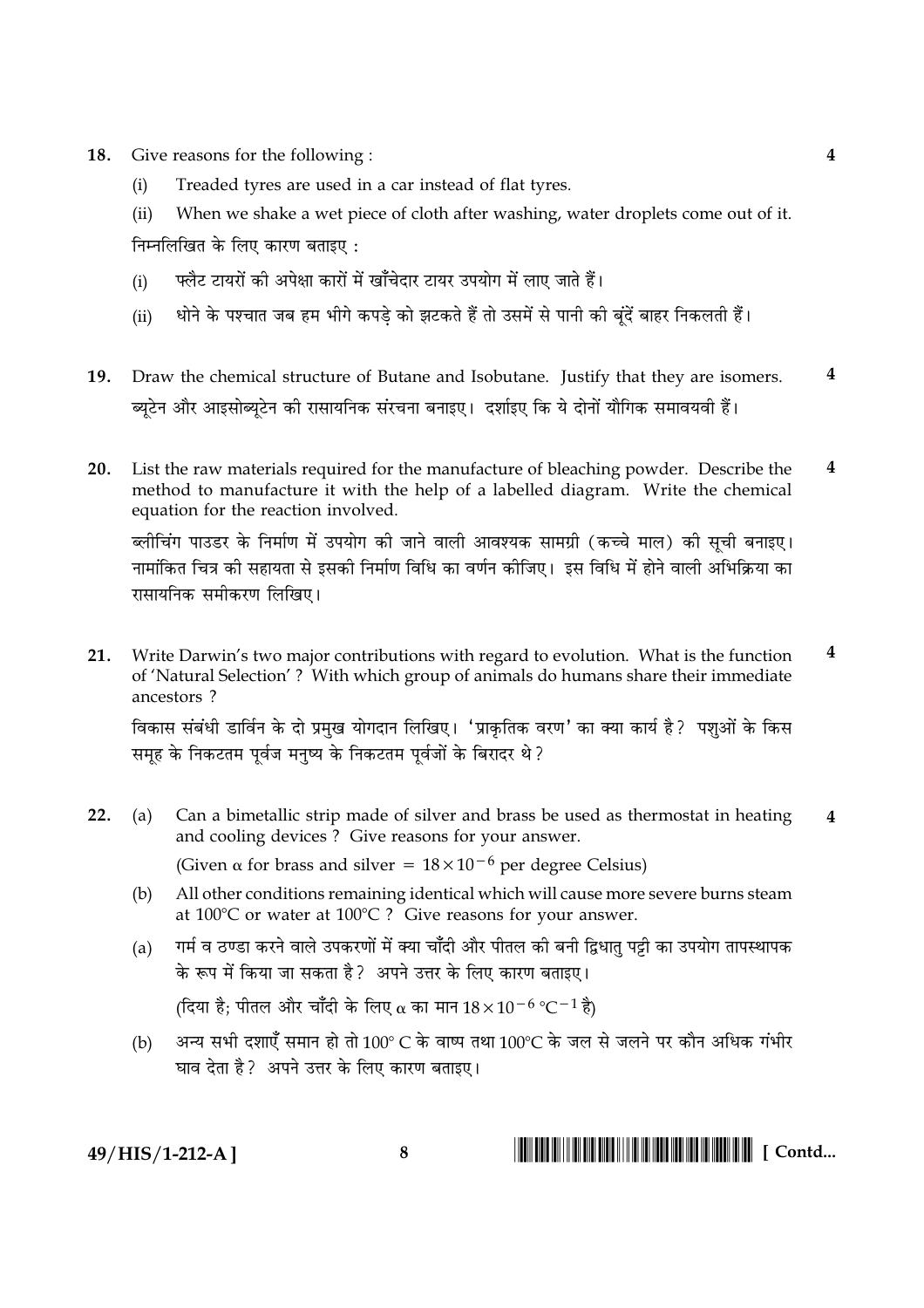What is meant by ozone hole ? Explain the causes for its formation over Antarctic  $23.$  $\overline{\mathbf{4}}$ regions. Why is the formation of ozone hole a cause of worry for human beings? Give two important reasons in support of your answer.

ओज़ोन छिद्र से क्या अभिप्राय है ? अंटार्क्टिक क्षेत्र में ओज़ोन छिद्र बनने के कारणों की व्याख्या कीजिए। मानवों के लिए ओज़ोन छिद्र का बनना क्यों चिंता का विषय है ? अपने उत्तर के समर्थन में दो महत्वपर्ण कारण बताइए।

Describe the unique property of water in respect of its thermal expansion as compared 24.  $\boldsymbol{4}$ to other liquids. Explain, why aquatic animals living in a lake of very cold region do not die in severe winter despite of frozen surface of lake?

अन्य द्रवों की तलना में पानी में ऊष्मीय प्रसार के असामान्य गण का वर्णन कीजिए। अत्यधिक ठंडे क्षेत्र में स्थित एक झील में रहने वाले जलीय जन्त अत्यधिक ठंड के दौरान ऊपरी सतह का पानी जमने पर भी क्यों नहीं मरते हैं ?

 $\overline{\mathbf{4}}$ Three elements 'X', 'Y' and 'Z' have atomic number 17, 01 and 11. 'X' reacts with 'Y'  $25.$ and 'Z' separately. What type of bond will be formed between 'X' and 'Y', and 'X' and 'Z'? Write the formulae of the compounds formed by the reaction between 'X', 'Y' and 'X', 'Z'. Compare the electrical conductivities of these two compounds and mention the causes for difference.

तीन तत्व 'X', 'Y' और 'Z' की परमाण संख्या क्रमश: 17, 01 और 11 है। 'X' अलग-अलग 'Y' तथा 'Z' से अभिक्रिया करता है। 'X' और 'Y' तथा 'X' और 'Z' के बीच किस प्रकार के आबंध बनेंगे ? 'X' और 'Y' तथा 'X' और 'Z' की अभिक्रिया से बनने वाले यौगिकों का सत्र लिखें। इन दोनों यौगिकों की विद्यत चालकताओं की तुलना कीजिए तथा भिन्नता के लिए कारण बताइए।

Now-a-days why are farmers being encouraged to use organic manure as a major  $\overline{\mathbf{4}}$  $26.$ alternative to fertilizers. Name any three organic manures. Describe how can we use waste vegetable peels, rotten vegetable, leaves and grass etc. to prepare organic manure ?

आजकल किसानों को उर्वरकों के स्थान पर जैविक खादों को प्रमख विकल्प के रूप में सतत प्रयोग करने के लिए क्यों प्रोत्साहित किया जा रहा है ? किन्हीं तीन जैविक खादों के नाम बताइए। वर्णन कीजिए कि आप बेकार सब्जियों के छिलकों, सडी-गली सब्जियों, पत्तियों तथा घास-फस का उपयोग जैविक खाद बनाने में किस प्रकार  $\pi \overrightarrow{in}$  ?

49/HIS/1-212-A]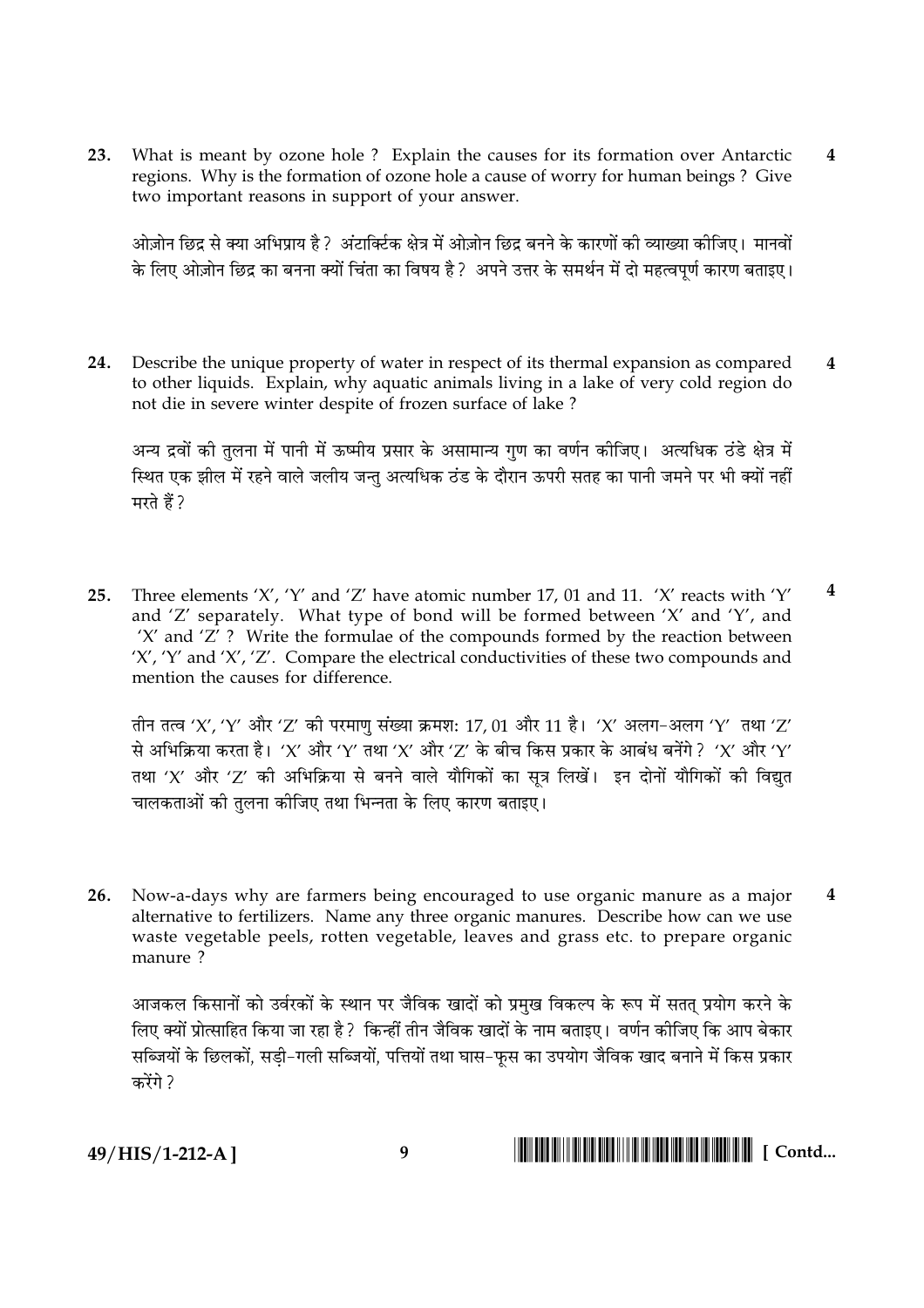27. Consider the following chemical reaction between iron and sulphur:  $(a)$ 

Fe (s) + S (s)  $\frac{\text{heat}}{\text{heat}}$  Fe S (s)

In terms of loss and gain of electrons, explain to which type of reaction is this.

- Why do the potato chips manufacturers usually flush in nitrogen gas bags of  $(b)$ fried potato chips? Explain.
- नीचे दिए गए आयरन एवं सल्फर के बीच रासायनिक अभिक्रिया पर विचार कोजिए:  $(a)$

Fe (s) + S (s)  $\frac{\text{heat}}{\text{heat}}$  Fe S (s)

यह किस प्रकार की रासायनिक अभिक्रिया है? अपने उत्तर का औचित्य बताइए।

- चिप्स निर्माता अधिकतर तले हुए आलू चिप्स के बैग में नाइट्रोजन गैस क्यों प्रवाहित करते हैं ? व्याख्या  $(b)$ कोजिए।
- Draw a simple diagram of human excretory system and label (i) kidneys (ii) ureters 6 28. (iii) urinary bladder and (iv) urethra on it. Write the functions of kidneys. Why is it possible to survive even with one kidney? Name any one technique which can be used to save a patient whose both kidneys are damaged.

मानव उत्सर्जन तंत्र का एक सरल आरेख बनाइए तथा इसमें (i) वृक्क (ii) मूत्रवाहिनी (iii) मूत्राशय और (iv) मत्र मार्ग को नामांकित कीजिए। वक्क के कार्य बताइए। केवल एक वक्क के सहारे जीवित रहना क्यों संभव है ? एक ऐसा रोगी जिसके दोनों वक्क क्षतिग्रस्त हैं. उसको बचाने के लिए किसी एक तकनीकों का नाम बताइए।

- 29. Explain three reasons of accidents that may be caused in our household circuits using 6 electricity. Describe the role of the following safety devices in preventing these accidents. Explain.
	- (ii) Earthing of electrical appliance  $(i)$ Electrical fuse

घरेल विद्युत परिपथों में विद्युत के उपयोग के दौरान होने वाली दुर्घटनाओं के तीन कारणों की व्याख्या कीजिए । निम्नलिखित सरक्षा यक्तियों की इन दर्घटनाओं को रोकने में क्या भमिका है ? व्याख्या कोजिए।

(ii) विद्युत उपकरणों का भूसम्पर्कन  $(i)$ विद्यत फ्यज

49/HIS/1-212-A]